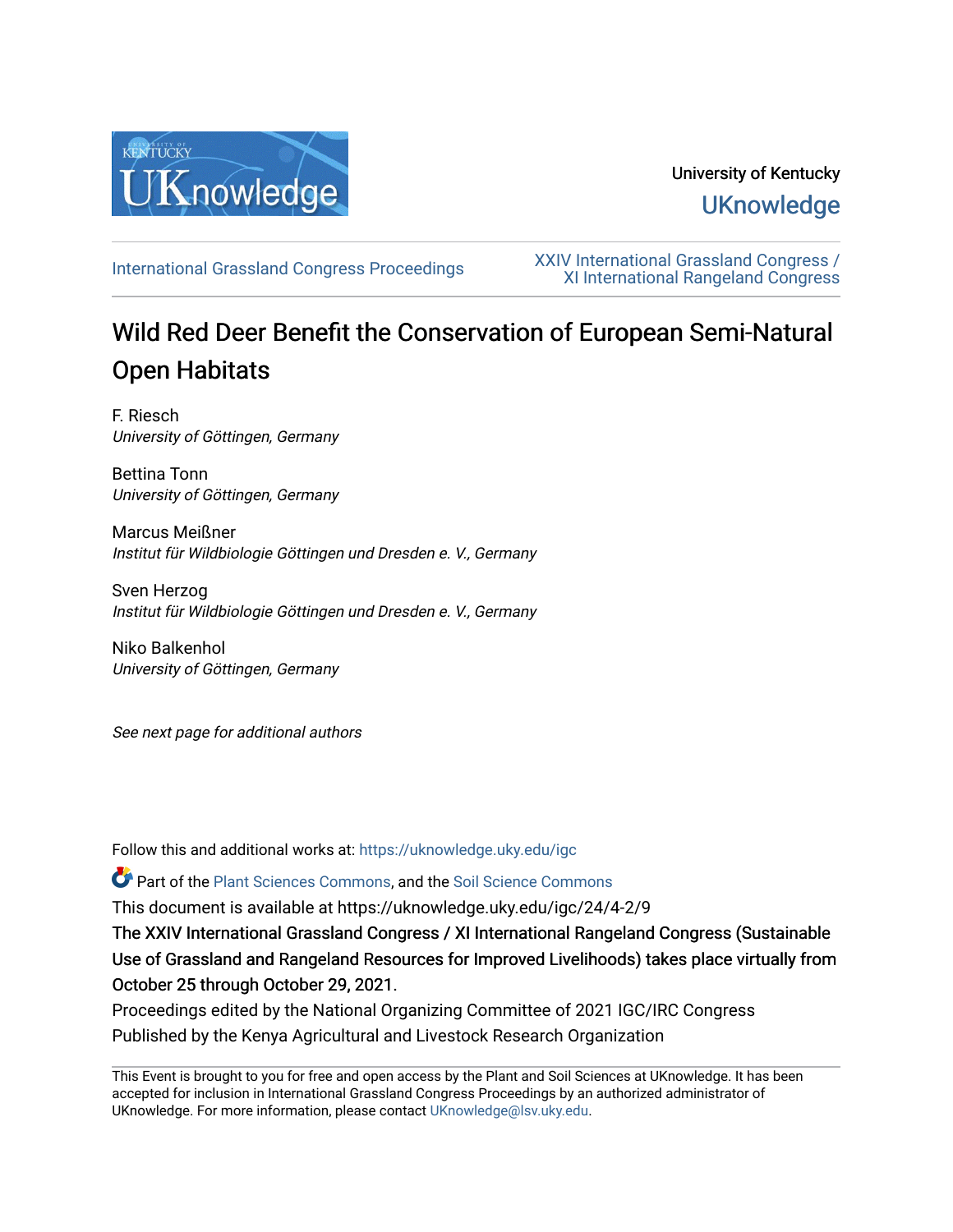# Presenter Information

F. Riesch, Bettina Tonn, Marcus Meißner, Sven Herzog, Niko Balkenhol, and J. Isselstein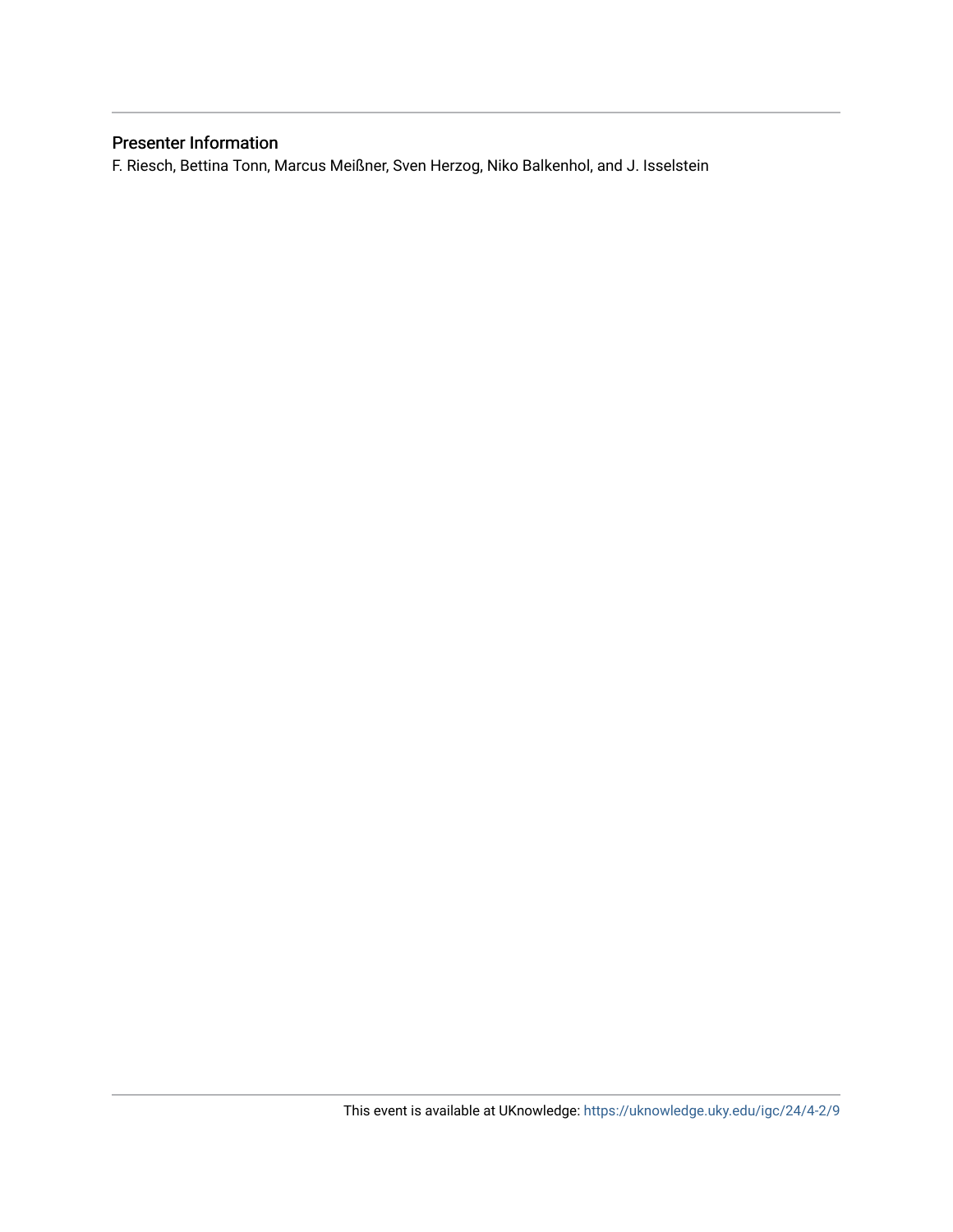# Wild red deer benefit the conservation of European semi-natural open habitats

Riesch, F.\*†; Bettina Tonn\*, Marcus Meißner‡, Sven Herzog‡§, Niko Balkenhol¶, Isselstein J.\*†.

\* Grassland Science, Department for Crop Sciences, University of Goettingen, Von-Siebold-Str. 8, 37075 Goettingen, Germany; † Centre of Biodiversity and Sustainable Land Use, University of Goettingen,

Büsgenweg 1, 37077 Goettingen, Germany; ‡ Institut für Wildbiologie Göttingen and Dresden e.V.;

§Wildlife Ecology and Management, Technische Universität Dresden; ¶ Wildlife Sciences, Faculty of Forest Sciences and Forest Ecology, University of Goettingen

**Key words**: conservation management; heathland; exclusion experiment; mowing; wildlife grazing

### **Abstract**

Traditional land use practices have shaped European landscapes for millennia. Agricultural intensification and declining popularity of pastoral farming in the past century have resulted in a tremendous loss of extensively used open landscapes and associated biodiversity. Today, conservation management needs to prevent secondary succession of many open habitats. Large or inaccessible target areas unsuitable for conventional conservation measures might benefit from grazing by wild herbivores, which do not require fencing nor regular welfare monitoring. In a military training area in Germany, we studied the quantitative and qualitative effects of wild red deer in two protected open habitat types (lowland hay meadows and European dry heaths) based on grazing exclusion experiments over three years. Using movable exclusion cages, we showed that the amount of biomass annually removed by red deer was similar to the forage removal in livestock-based conservation grazing systems. Mown grasslands were particularly attractive to red deer owing to enhanced productivity and forage quality, suggesting that red deer grazing activities can be influenced by mowing. In addition, we compared the vegetation development in grasslands and heathlands with and without red deer grazing using open and permanently fenced plots. Grassland plant diversity decreased in fenced plots. In both habitat types, different structural vegetation characteristics, e.g. increasing sward and litter height, indicated successional developments when red deer grazing was excluded. Our results substantiate that allowing red deer access to open landscapes could not only alleviate potential conflicts with forestry, but can also promote open vegetation structure and diversity, thus providing a valuable contribution to the conservation management of semi-natural habitats.

## **Introduction**

The cultural landscapes of Europe have been created through many centuries of traditional land use such as pastoral farming (Poschlod et al. 2009). Many plant and animal species of high conservation importance depend on these heterogeneous semi-natural open landscapes. Widespread agricultural intensification, indoor housing of livestock and abandonment of low-productive sites have, however, resulted in a tremendous loss of extensively used open landscapes and their associated biodiversity (Wesche et al. 2012). Maintaining protected semi-natural open habitat types today therefore often requires conservation management measures such as grazing, mowing or burning to keep up biomass removal levels necessary for preventing secondary succession (MacDougall and Turkington 2007, Tälle et al. 2016, Valkó et al. 2018).

Implementing conservation management is a major challenge when the target area is large or difficult to access. This is especially so for military training areas, which often feature high biodiversity including many threatened and endangered species (Warren et al. 2007, Riesch et al. 2018). In contrast to livestock that require fencing and regular monitoring of health and wellbeing, wild herbivores do not require frequent human presence in the target area and could thus usefully complement available strategies for conservation management of semi-natural open habitat types.

We studied in a three-year field experiment if grazing by the most widespread autochthonous large herbivore species in Central Europe, the red deer (*Cervus elaphus*), contributes to maintaining the vegetation structure and diversity of different semi-natural open habitat types protected under the European Habitats Directive.

## **Methods**

Our study area was the US Army Garrison Grafenwöhr Training Area (GTA) in Germany (49°40′56″ N,  $11^{\circ}47'20''$  E) extending over 230 km<sup>2</sup> made up of 60% forest and 40% open land (Raab et al. 2019). Longtime (1981–2010) annual averages of temperature and precipitation are  $8.3 \pm 0.04$ °C and  $701 \pm 4$  mm. GTA is characterized by a large population of wild red deer. Owing to an adapted hunting regime, which has been applied for several decades, the animals regularly forage in open land areas (Richter et al. 2020).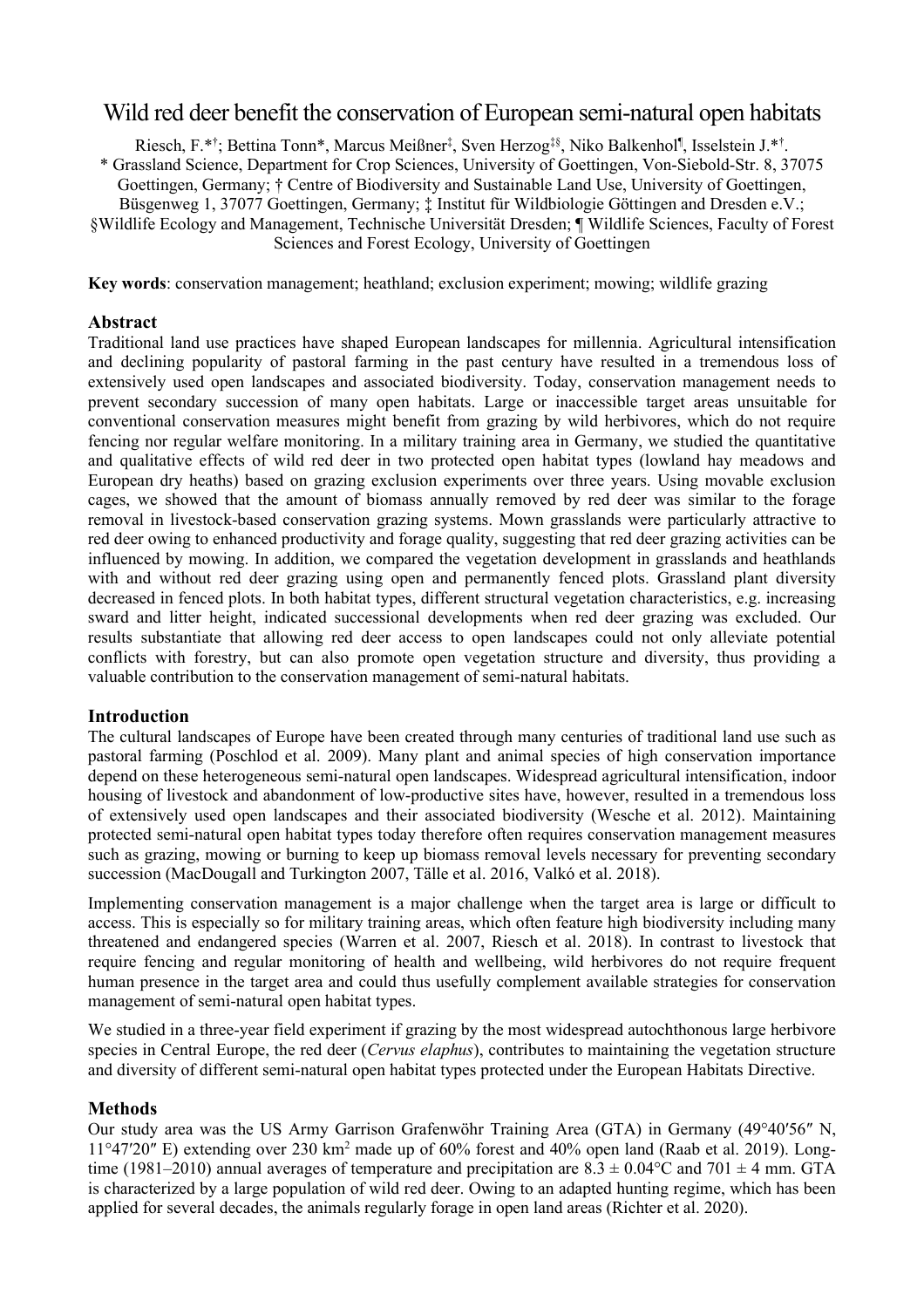We established our grazing experiment in grasslands (EU Habitats Directive Annex I habitat type 6510 lowland hay meadows) and heathlands (4030 European dry heaths) with five sampling sites (each c. 1 ha in grasslands and c. 0.5 ha in heathlands) per habitat type. Grassland sampling sites were split into treatment areas that were either burnt or mown once per year or remained untreated. We installed one open and one fenced plot (ca. 15×15 m, 10×30 cm mesh size) per treatment totalling 15 plot pairs in grasslands. In heathlands, we examined only untreated areas on two sites with one and three sites with two plot pairs. We assessed the standing biomass combining rising‐plate meter measurements of the compressed sward height (CSH) and calibration cuts (Correll et al. 2003) and estimated the cover of bare soil at five annual sampling dates in 2015–2017. Movable exclusion cages (one per open plot) allowed measuring the above‐ground net primary productivity (ANPP) and forage removal by red deer for growth periods between succeeding sampling dates (McNaughton et al. 1996). In 2014, before the beginning of the experiment, we visually assessed the relative biomass contribution of each vascular plant species to the total above-ground plant dry matter biomass on a 5×5 m relevé per plot. We repeated this survey in 2018 after three years of red deer exclusion. Additionally, in 2018, we measured the maximum height of fallen litter and counted the total number of individuals of woody species per plot. More detailed information on the study is presented in Riesch et al. (2019, 2020).

#### **Results**

#### *Forage removal by red deer*

Annual forage removal by red deer amounted to 35%, 44% and 48% of the ANPP in burnt, mown and untreated grasslands (Fig. 1a). In the mown treatment, however, red deer forage removal actually accounted for 79% of the residual fraction of ANPP that was not removed by mowing (average yield 204  $g/m<sup>2</sup>$ ). In heathlands, forage removal by red deer amounted to 59% of the ANPP. The daily rates of red deer forage removal were 58% higher in mown (averaging 0.71 g m<sup>-2</sup> d<sup>-1</sup>) than in burnt (0.45 g m<sup>-2</sup> d<sup>-1</sup>) areas and intermediate in untreated grasslands. Forage removal rates peaked in spring and early summer from April to June at 1.1 to 1.9  $g$  m<sup>-2</sup> d<sup>-1</sup>. In heathlands, forage removal rates differed significantly from zero only in October–April with 0.4  $\rm g$  m<sup>-2</sup> d<sup>-1</sup> on average.

#### *Red deer grazing effects on vegetation structure and diversity*

The exclusion of red deer resulted in increasing CSH in fenced compared to open plots in both habitat types. At the end of the third study year, the CSH in fenced grassland plots was on average 5.0 cm higher than in the open plots, while the difference in heathlands amounted to 3.5 cm. Moreover, in heathlands, the area covered by bare soil in the fenced plots decreased continuously from 2016 onwards (Fig. 1b). In 2017, the bare soil cover in fenced plots was 50% lower than in 2015. The estimated contribution of the main species *Calluna vulgaris* to the total above-ground biomass showed a reverse development (Riesch et al. 2020).

Before the start of the red deer exclusion experiment, grasslands plant species richness did not differ, averaging 47 species per 25 m<sup>2</sup> across all treatments and plots (Fig. 1c). In 2018, species richness was significantly lower and showed a marginal difference between plots with a higher number of species in the open than in the fenced plots. Besides, in 2018, the average species richness was significantly higher in the mown than in the other grassland treatments. In heathlands, plant species richness was lower in 2018 than in 2014 (14 vs. 11 species per relevé), but there was no difference between open and fenced plots. The height of the litter layer measured in April 2018, approximately 30 months after installation of the exclusion fences, was higher in the fenced than in the open plots in both grasslands and heathlands (Fig. 1d).

#### **Discussion**

We measured substantial forage removal by wild red deer. Theoretically, the overall average annual red deer forage removal corresponded to grazing by 0.54 and 0.45 standard animal units (requiring 8.8 kg dry matter forage per day at maintenance level, Allen et al. 2011) per ha in grasslands and heathlands. Hence, free‐ ranging red deer can remove similar amounts of forage as livestock in conservation grazing schemes (e.g. a stocking rate of 0.5 animal units ha<sup>-1</sup>year<sup>-1</sup> is recommended extensive grazing of neutral grasslands (Crofts and Jefferson 1999).

We found that red deer forage removal increased with increasing grassland productivity and forage quality (Riesch et al. 2019), i.e. was high in spring and early summer when forage productivity and quality were high. This is in line with the forage maturation hypothesis (e.g. Mysterud et al. 2017) stating that cervids select for young plant material, which is easy to digest and high in nutrients. Consequently, the higher forage removal in mown grasslands can be explained by the elevated productivity and forage quality after the cut in late summer. Camera surveillance of open plots corroborated that red deer actually frequented the mown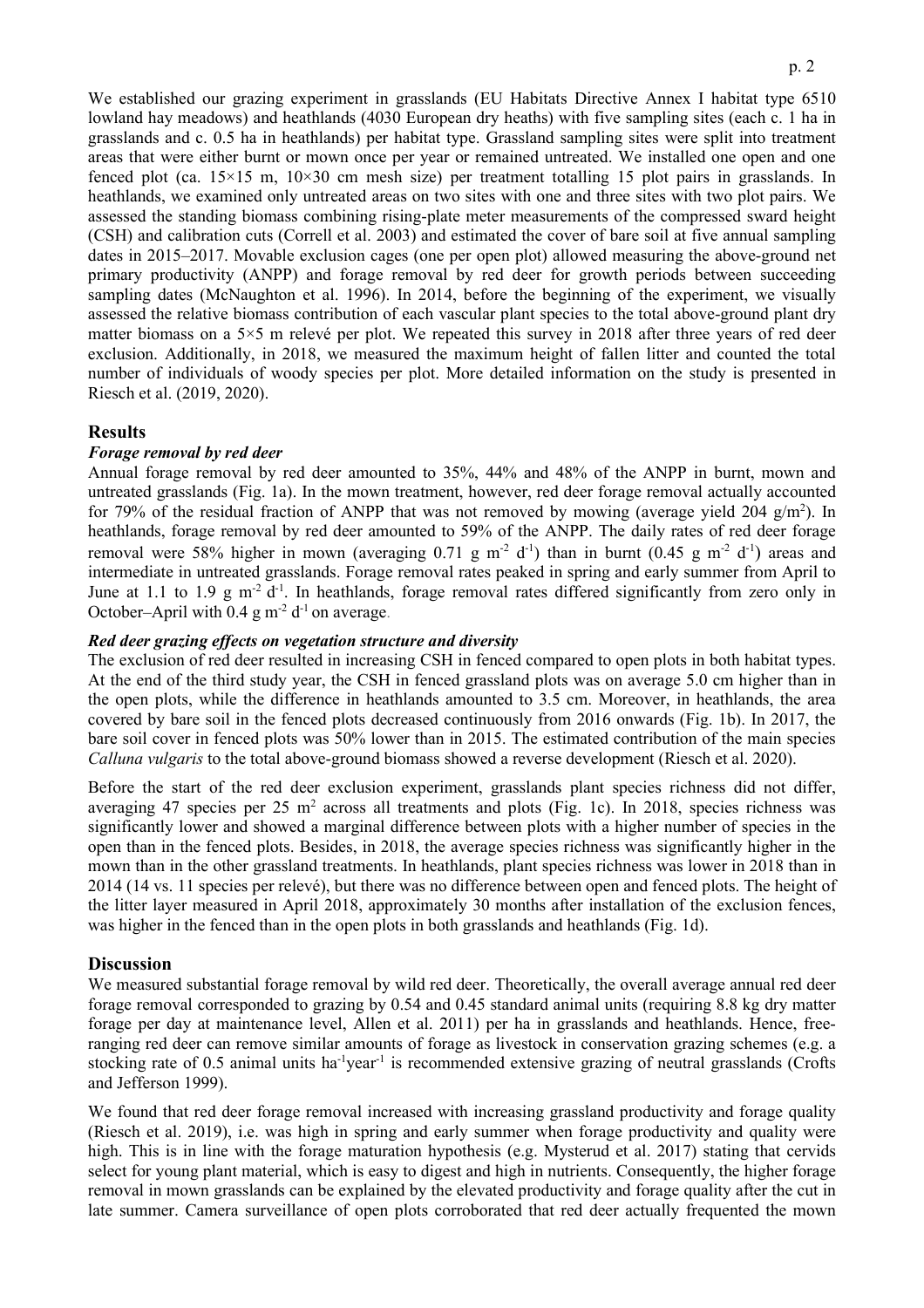grasslands more often than the other treatments (Riesch et al. 2020). Therefore, mowing specific areas could be used to influence the habitat use of red deer by providing attractive forage in the late season.

Analysing different vegetation parameters, we showed that the forage removal by red deer helped maintain the characteristic vegetation structure and diversity of both grasslands and heathlands. During the three study years, vegetation height increased and litter accumulated in the fenced plots. Litter accumulation, which can limit the germination and establishment of plant species (Kelemen et al. 2013), and increasing dominance of competitive plant species (as indicated by decreasing Inverse Simpson index, Riesch et al. 2020) could have contributed to the decreasing plant species richness in the fenced grassland plots. The fact that plant diversity decreased in all other plots than the open plots in mown grasslands suggests that relatively productive habitats, such as hay meadows, can be preserved well by combining red deer grazing with an annual cut.

In heathlands, plant species richness was not affected by red deer exclusion, but we observed that the cover of bare soil, which is vital for heathland flora and fauna (Chytrý et al. 2001, Cameron and Leather 2012), decreased. Actually, in the third study year, the cover of bare soil in fenced plots fell below the official requirements (5−25%) for a favourable conservation status of European dry heaths. At the same time, the biomass contribution of *C. vulgaris* increased*,* which might indicate a development towards mature or degenerate Calluna life-history stages (Barclay-Estrup 1970). Grazing by wild red deer could hence promote the vitality of Calluna heaths similar to livestock grazing at appropriate stocking rates (Fagúndez 2012). The much larger number of woody plant individuals in the fenced heathland plots (Riesch et al. 2020) provided further evidence that the exclusion of wild red deer had allowed for the beginning of forest succession, which is one of the main threats to the conservation of this habitat type (Fagúndez 2012). As severe summer grazing might have detrimental effects on *C. vulgaris* (Gimingham 1989), it seems particularly favourable that the grazing impact of red deer in heathlands in our study was most pronounced in winter.

We conclude that red deer grazing could be a viable management opportunity for many areas of high conservation value, such as military training areas, core zones of national parks or other large nature reserves, if hunting regimes were modified in a way that enabled red deer to forage in open areas where grazing is considered beneficial. This could not only help the conservation of semi‐natural open habitats but also reduce damage in commercial forests (Zweifel-Schielly et al. 2012). In addition, implementing grazing by an autochthonous wild ungulate species would be a timely conservation approach that reduces the need for human interventions and allows restoring more natural grazing regimes and ecological dynamics.

#### **Acknowledgements**

The project was supported by funds of German government's Special Purpose Fund held at Landwirtschaftliche Rentenbank [28 RZ 7007].

#### **References**

- Allen, V.G., Batello, C., Berretta, E.J., Hodgson, J., Kothmann, M., Li, X., McIvor, J. et al. 2011. An international terminology for grazing lands and grazing animals. *Grass Forage Sci.,* 66(1): 2-28.
- Barclay-Estrup, P. 1970. The description and interpretation of cyclical processes in a heath community: II. Changes in biomass and shoot production during the Calluna cycle. *J. Ecol.,* 58(1): 243-249.
- Cameron, K.H. and Leather, S.R. 2012. Heathland management effects on carabid beetle communities: the relationship between bare ground patch size and carabid biodiversity. *J. Insect Conserv.,* 16(4): 523-35.
- Chytrý, M., Sedláková, I. and Tichý, L. 2001. Species richness and species turnover in a successional heathland. *Appl. Veg. Sci.,* 4(1): 89-96.
- Correll, O., Isselstein, J. and Pavlu, V. 2003. Studying spatial and temporal dynamics of sward structure at low stocking densities: the use of an extended rising-plate-meter method. *Grass Forage Sci.,* 58(4): 450-4.
- Crofts, A. and Jefferson, R.G. (Eds.) 1999. The Lowland Grassland Management Handbook. 2nd ed. English Nature and Wildlife Trusts. Peterborough.
- Fagúndez, J. 2012. Heathlands confronting global change: drivers of biodiversity loss from past to future scenarios. *Ann. Bot.,* 111(2): 151-172.
- Gimingham, C.H. 1989. Heather and heathlands. *Bot. J. Linn. Soc.,* 101(3): 263-268.
- Kelemen, A., Török, P., Valkó, O., Miglécz, T. and Tóthmérész, B. 2013. Mechanisms shaping plant biomass and species richness: plant strategies and litter effect in alkali and loess grasslands. *J. Veg. Sci.* 24(6): 1195-1203.
- MacDougall, A.S. and Turkington, R. 2007. Does the Type of Disturbance Matter When Restoring Disturbance-Dependent Grasslands? *Restor. Ecol.,* 15(2): 263-72.
- McNaughton, S.J., Milchunas, D.G. and Frank, D.A. 1996. How can net primary productivity be measured in grazing ecosystems? *Ecology.*, 77(3): 974-977.
- Mysterud, A., Vike, B.K., Meisingset, E.L. and Rivrud, I.M. 2017. The role of landscape characteristics for forage maturation and nutritional benefits of migration in red deer. *Ecol. Evol.,* 7(12): 4448-55.